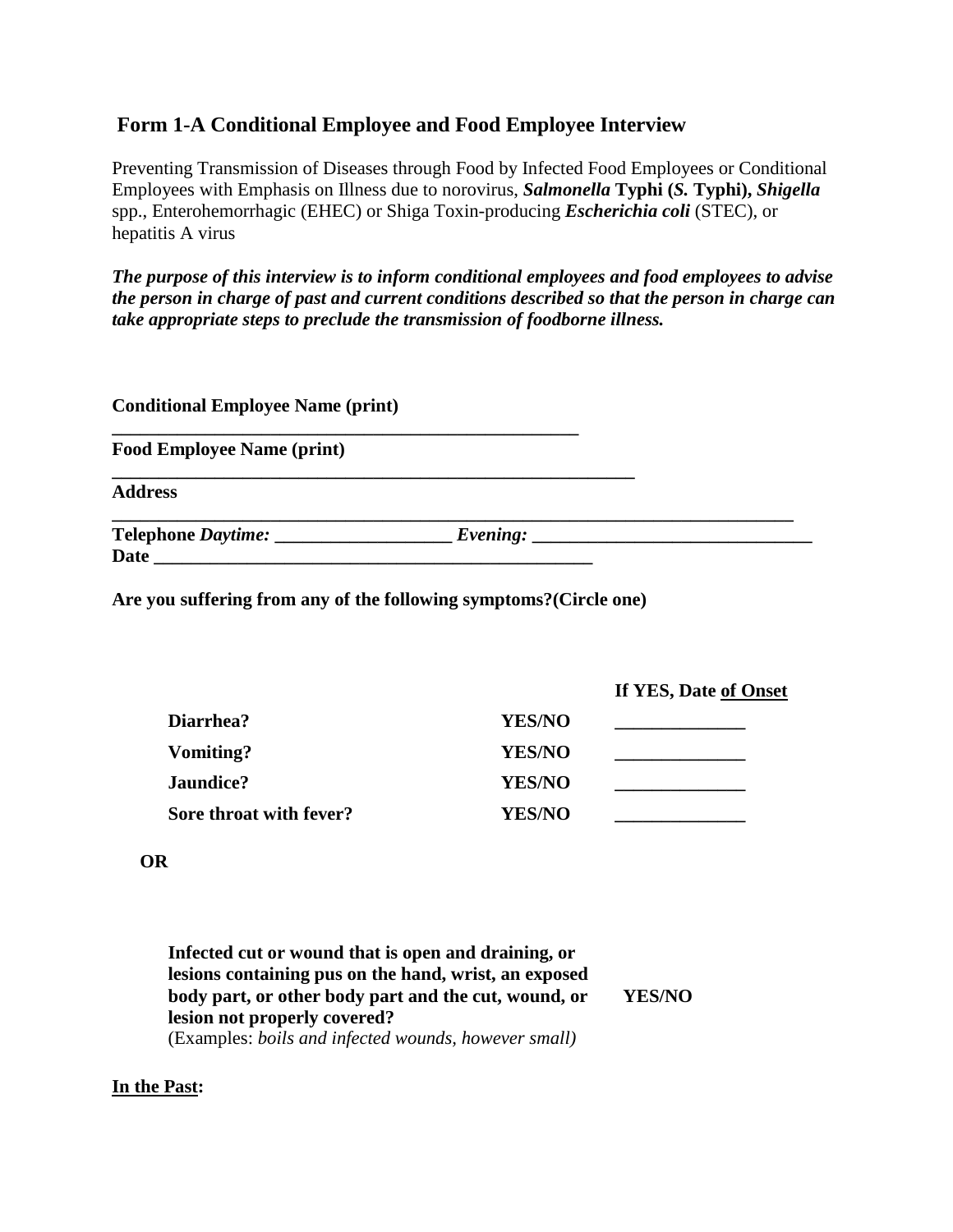| Typhi) | Have you ever been diagnosed as being ill with typhoid fever (S.                                                        | <b>YES/NO</b>                    |
|--------|-------------------------------------------------------------------------------------------------------------------------|----------------------------------|
|        | If you have, what was the date of the diagnosis?                                                                        |                                  |
|        | If within the past 3 months, did you take antibiotics for S. Typhi?                                                     | <b>YES/NO</b>                    |
|        | 1. If so, how many days did you take the antibiotics?                                                                   |                                  |
|        | 2. If you took antibiotics, did you finish the prescription?                                                            |                                  |
|        |                                                                                                                         | YES/NO                           |
|        | <b>History of Exposure:</b>                                                                                             |                                  |
|        | 1. Have you been suspected of causing, or have you been exposed to, a confirmed<br>foodborne disease outbreak recently? | YES/NO                           |
|        |                                                                                                                         |                                  |
|        | 1. a. If YES, what was the cause of the illness and did it meet the following criteria?                                 |                                  |
|        | i. Norovirus (last exposure within the past 48 hours)                                                                   | Date of illness outbreak _______ |
|        | ii. E. coli O157:H7 infection (last exposure within the<br>past 3 days)                                                 | Date of illness outbreak _______ |
|        | iii. Hepatitis A virus (last exposure within the past 30)<br>days)                                                      | Date of illness outbreak _______ |
|        | iv. Typhoid fever (last exposure within the past 14<br>days)                                                            | Date of illness outbreak ______  |
|        | v. Shigellosis (last exposure within the past 3 days)                                                                   | Date of illness outbreak _______ |
| 2.     | b. If YES, did you:                                                                                                     |                                  |
|        | i. Consume food implicated in the outbreak?<br>ii. Work in a food establishment that was the source of the outbreak?    |                                  |
|        | iii. Consume food at an event that was prepared by person who is ill?                                                   |                                  |
|        | 2. Did you attend an event or work in a setting, recently where there was a confirmed<br>disease outbreak?              | YES/NO                           |
|        | 1. If so, what was the cause of the confirmed disease outbreak?                                                         |                                  |

**\_\_\_\_\_\_\_\_\_\_\_\_\_\_\_\_\_\_\_\_\_\_\_\_\_\_\_ 2. If the cause was one of the following five pathogens, did exposure to the pathogen meet the following criteria?**